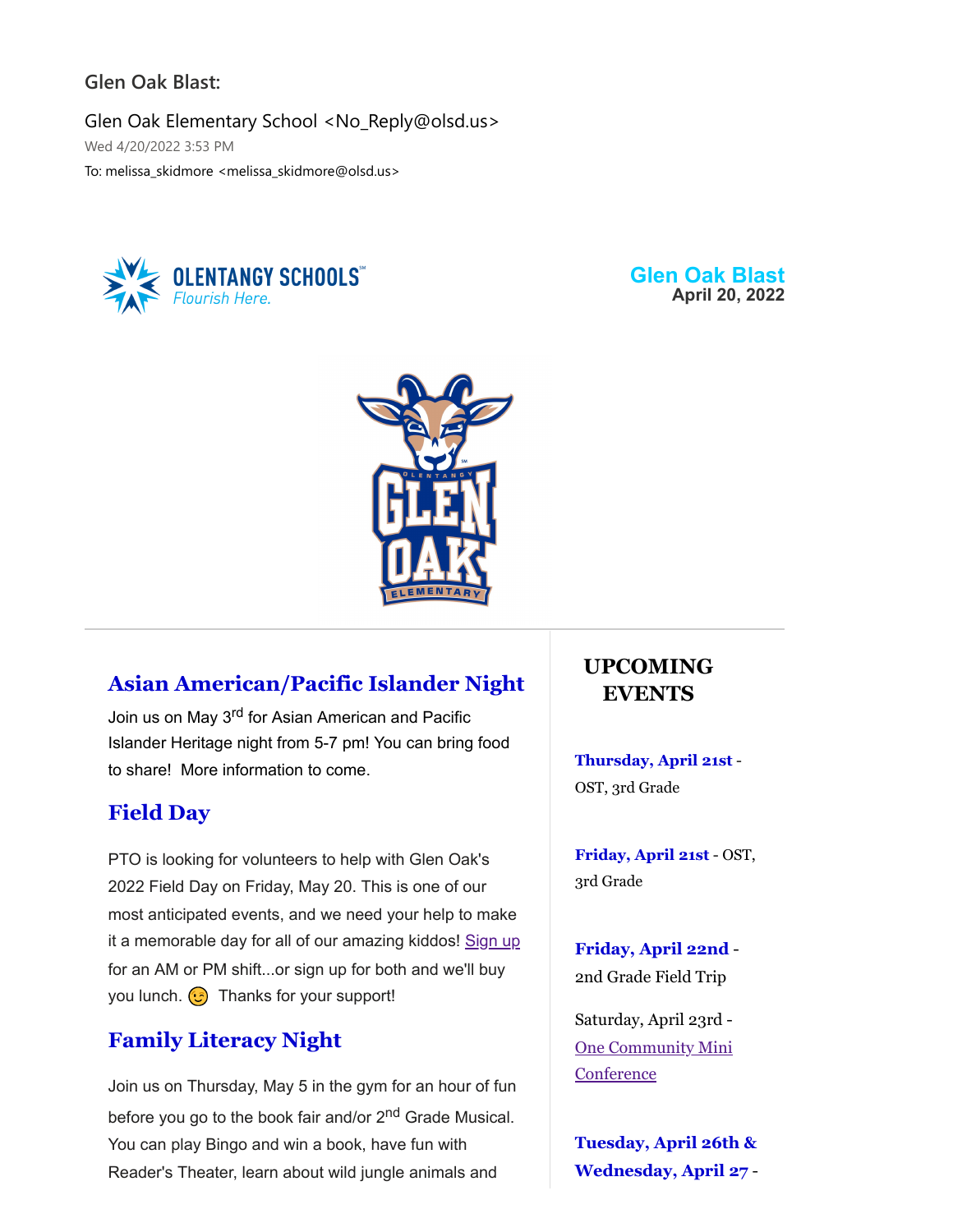find out about a fun app called Rubies of Africa from one of our Glen Oak parents. Hope to see you there!

## **Scholastic Book Fair**

Escape into the jungle at the [Glen Oak Book Fair.](https://bookfairs.scholastic.com/bookfairs/cptoolkit/homepage.do?method=homepage&url=glenoakelementaryschool) The adventure will be open for students and staff during school hours starting on Monday, May 2 through Friday, May 6 with two night events for families, Tuesday, May 3 from 5-7 and Thursday, May 5 from 5:30-8. Let your imagination run wild in books! There are so many to explore and to take you on a book safari to new places! Stop in for a roaring good time!

# **News from Library**

I cannot believe we are in the last few weeks of school! Students have done a fantastic job this year returning their books on time to the library. The last day for students to check out this year is April 29th, and all books are due back by May 13th. If you would like to check and see how many books your student has out, here are som[e directions](https://docs.google.com/document/d/1PuFnz6YioN28i0K6JD8RPzIhImjQA3XNaWe2VbNlwO8/edit?usp=sharing) for you to follow.

# **School Supplies**

If you are interested in ordering a school supply kit for the 2022-23 school year, please go to [Shopkits.com](https://www.shopttkits.com/). Our school account number is 42531. This link will go live on Friday, April 15th through May 20th. These kits will be delivered to your student's classroom in the fall.

# **Field Trips and Volunteering**

As we begin having field trips again, please remember that if you want to chaperone, you do need to complete a background check. You can find information on [volunteering and background checks on the Olentangy](https://www.olentangy.k12.oh.us/parents-resources/volunteer-information) website.

# **News from Guidance**

Third graders will be taking the Ohio's State Test in math tomorrow and Friday. Next week the fourth grade will be

3rd Grade Field Trip

**Friday, April 29th** - 1st Grade Field Trip

**Monday, May 2- Friday, May 6th** - Book Fair

**Tuesday, May 3rd** - Asian/Pacific Islander Night 5-7p.m

**Tuesday, May 3rd** - Seussical, 3rd Grade @ 6:00pm

**Thursday, May 5th** - Family Literacy Night, 5:30-6:30p.m.

**Thursday, May 5th** - 2nd Grade Musical @ 7:00p.m.

## **Specials Rotation Days**

Thurs., April 21 - E Day Fri., April 22 - A Day Mon. April 23 - B Day Tues. April 24 - C Day Wed. April 25 - D Day

**EXTRA INFORMATION**